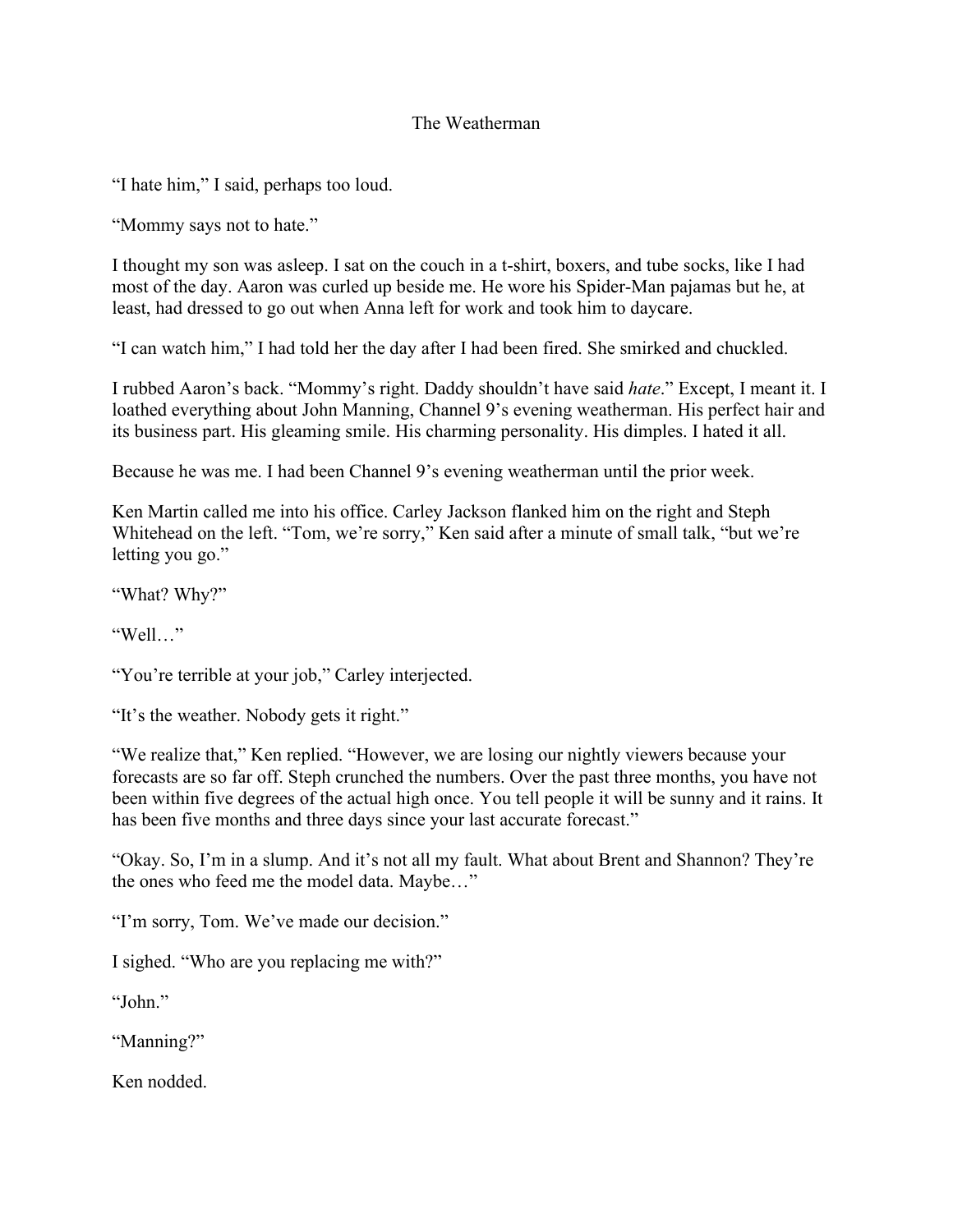"Seriously? John Frickin' Manning? I have a Master's in Atmospheric Science from Texas Tech. Did he even finish college?"

"He has a great personality," Steph said.

"And smile," Carley added.

"You're not allowed to say that," Ken replied.

"He has a great TV persona," Carley offered instead.

I had given three years to Channel 9. It was why we had left Texas for Iowa in the first place. Then, unceremoniously, they showed me the door. I took up residence on the couch, forced to watch John Frickin' Manning.

"There are other channels," Anna reminded me.

True.

But I couldn't seethe with anger watching Kris Kowalski or Brenda Turner.

"This is unhealthy."

Maybe. But it was my therapy.

"You need to look for another job or we need to move back to Texas."

She was right. But it was so much easier to sit on the couch in my underwear, downing ice cream and bags of chips, feeling sorry for myself.

I hated John Manning.

"And tomorrow will be a wonderful day. Sunny, with a high of 75 and a low of 59. You should expect some wind but that will be great for those kites."

My eyes narrowed as I glared at the screen. A soft growl emerged from deep in my throat. Lightning flashed out the window, followed quickly by thunder and the patter of rain against the roof.

"Now let's go to Live Doppler 9. We have some popup thunder showers in the area. Here's one over Midtown. These were unexpected but not unusual for this time of year. You can sleep well, though. None of these should turn severe."

I shut off the TV and rubbed my face. The sound of rain faded.

Aaron had fallen asleep. I wrapped my arms around him, gently, and carried him to bed. I tucked him in and kissed his forehead. Then, I slipped into my room. Anna should have been asleep. She had the early shift at the hospital.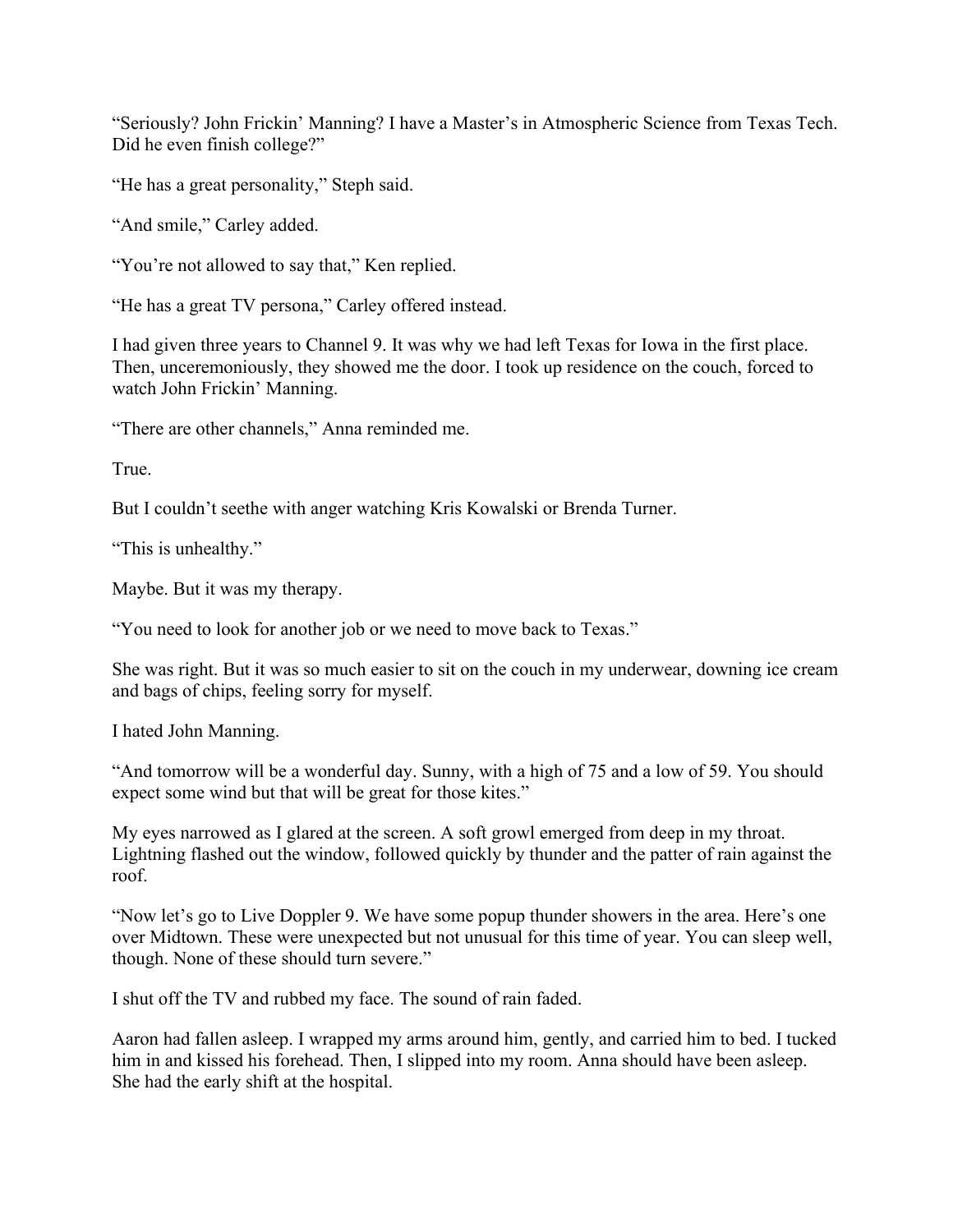"I heard you watching Manning again."

"Last time," I said as I slid under the sheet. "I promise."

My promise lasted less than two days.

On Tuesday, I had actually dressed and left the house for an interview. The Fox 107 FM had advertised for an on-air personality. It was a part time gig but would give me something to do. They told me they would call back within a week. When I got home, I left my pants on the kitchen table, grabbed a slice of sausage pizza, and flopped onto the couch, still in my shirt and tie. Anna sat beside me.

I shoveled pizza into my mouth and turned on Channel 9.

Anna sighed.

"What?" I mumbled; my mouth full.

"I managed to pull some favors at work. I have next week off. I want to take Aaron to see my mom and dad."

I swallowed and took a sip of tea. "Great! What day are we leaving?"

"You're not coming."

"But…"

"Babe, I'm glad you had that interview and I hope they call, but I can't do this with you right now. You lost your job. It sucks, I know. But you're obsessing. It's been months since Aaron has seen my parents. This will be good for him and them. I want it to be good for you, too. I think you need a few days alone to get yourself together."

I hung my head. The room darkened as clouds hid the sun and rain started to fall.

"And if I can't?"

She reached over and lifted my chin. I gazed into her bright blue eyes as she smiled. "I know you and what you can be. You can."

I nodded.

The first day of my week to *get myself together* did not go well. I slept until noon. Then, I broke out my old Nintendo and spent the afternoon trying to beat Super Mario Brothers. I had never made it past Bowser on level 8-4. I lost track of the number of times one of his tiny hammers sent me falling off the screen. It was enough that I started to cuss at the eight-bit turtle king. I managed to turn off the game before rage got the better of me and I threw the console across the room.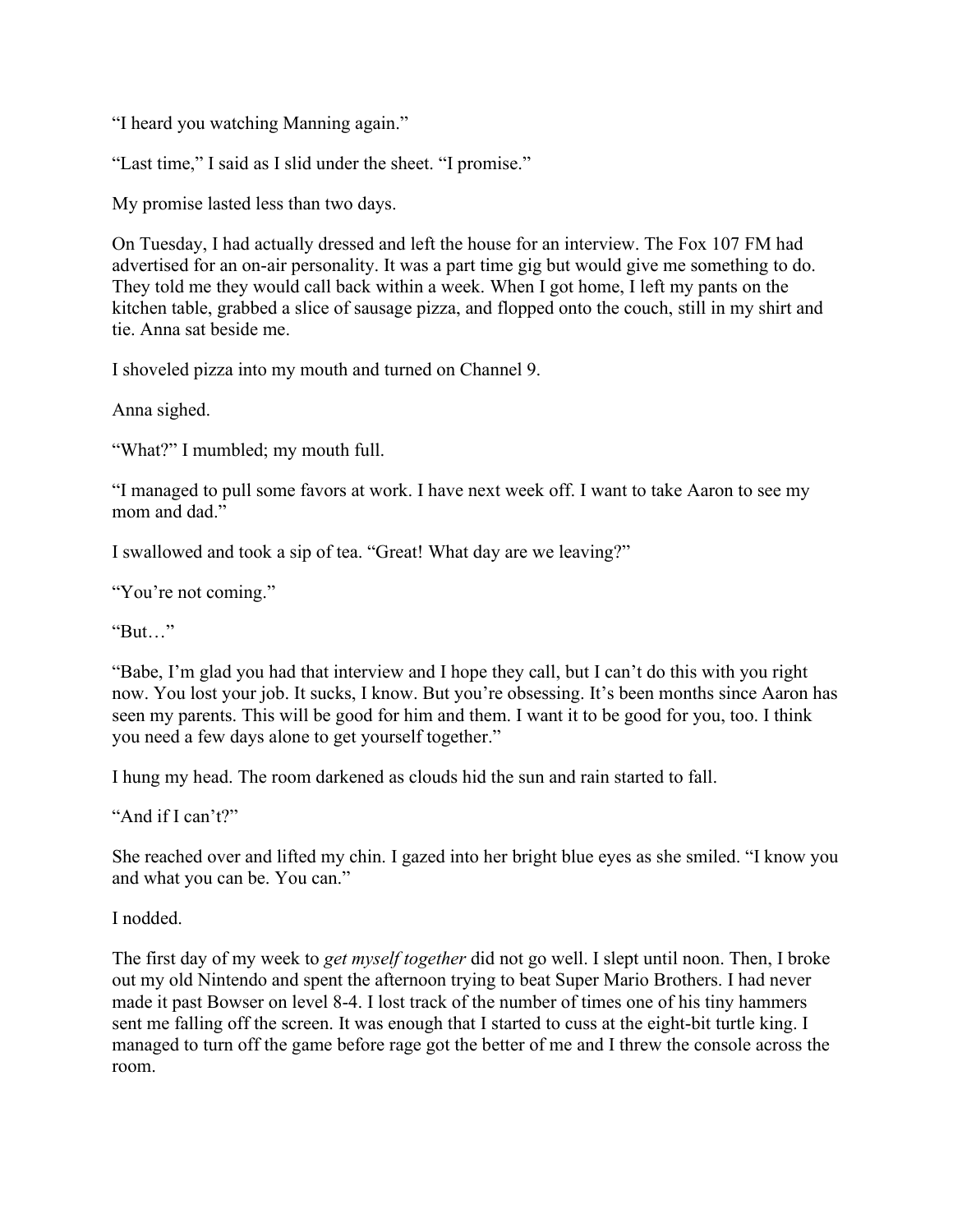After three beers and two cans of SpaghettiOs for supper, I turned on the TV. I knew I shouldn't. I knew it would only make me angry to see Manning's smiling face and perfect teeth. I should have taken a shower or gone for a walk or read a book.

But I couldn't help myself.

"Again, another beautiful Iowa week. Rain is likely on Wednesday, but other than that, warm and sunny. Now here's my seven-day forecast."

"Lies!" I yelled. "You're a fraud, Manning! *Your* forecast—Brent and Shannon do all your work!"

Maybe it was the fourth beer I had begun drinking, but an idea popped into my head. I would prove my superiority over John Manning. My head swelled with confidence despite my months of failure. I grabbed a pencil and a scrap of paper and scribbled: Monday, 74/49 Sunny; Tuesday 81/53 Light Rain; Wednesday 71/50 Mostly Cloudy…

With Thursday, I laughed as I wrote: 29/17 Snow.

The final three days were akin to the first three. I tossed the pencil onto the coffee table and picked up my scrap. I took a picture with my phone and sent it to Manning, along with the text: *\$100 says my average proves better than yours, even with Thursday.*

An hour later, he sent me three messages in reply.

*If you want to troll me at least attempt to be serious.*

*I'd take your hundred but I know you won't pay.*

*Don't ever text me again.*

I smirked, set my phone on the table, and closed my eyes.

The next several days went better for me. I stayed away from beer and Channel 9. The Fox's manager called and asked if I could start next Monday. Anna called and said she and Aaron missed me and couldn't wait to come home. I couldn't wait to see them either.

Manning was an afterthought.

Until Thursday.

I woke and shivered as I climbed out of bed. Spring had been pleasant. We last switched on our heat in April. That morning, though, I pulled on sweats and wrapped myself with a blanket. Stumbling into the living room, I checked the thermostat. The inside temperature read *54*.

I turned on the heat and peeked out the window.

"Holy crap."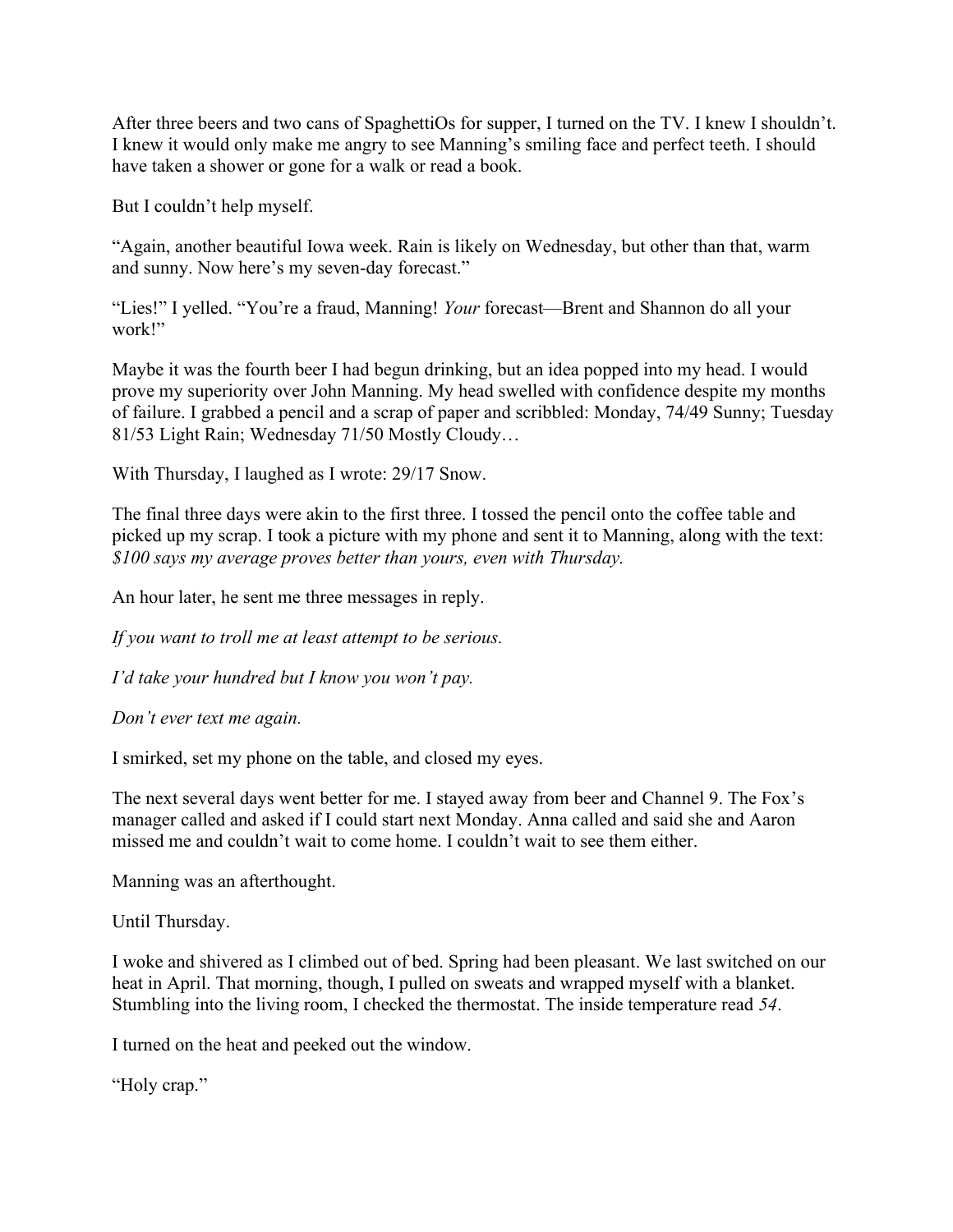It was June 3. Yet, snow blanketed the city.

I plopped onto the couch and scrolled through the morning news. Each meteorologist was in disbelief.

"I, um, I don't know what to say," Katie Wilson, Channel 9's chief meteorologist told her audience. "I mean, no one saw this coming. The National Weather Service calls it a surprise polar vortex. They aren't even sure what to make of it."

My phone buzzed. It was Manning.

*How did you guess this one?*

The slip of paper rested on the coffee table. I hadn't looked at it since the night I scribbled a forecast half drunk. On my phone, I checked the official data. Every day matched.

"This can't be."

Friday was sunny and the high was 68. The snow melted. Saturday was 74 and partly cloudy. The data again confirmed my forecast.

Anna and Aaron returned that evening. I'd have to keep it a secret from Anna, but on Sunday I watched Manning again and wrote my predictions for another seven days.

I started my job at The Fox. They gave me a few weather segments but primarily I served as a foil to Mad Mike Hammond, the semi-profane voice of the afternoon and rush hour. Each day the producer handed me a bullet-point list of topics. Mike didn't care. We instead discussed the random thoughts that popped into his head, from our hopes for the Hawkeye's football team to his girlfriend's shopping habits. Politics was his favorite topic. He didn't care for elephants or donkeys, but he loved the conspiracy theories on YouTube that blamed everything on the Illuminati.

It wasn't my dream job but it kept me off the couch. That made Anna happy.

In the mornings, before work, I pulled my forecast sheet from my wallet and checked my numbers. Another week came and went, each day as I had predicted.

That's when I told Anna.

```
"You're kidding, right?"
```
"No."

She studied my face. I couldn't say that I had never lied to her in our nine years of marriage, but I was a terrible liar and she knew it.

"Even the snow?"

"Even the snow."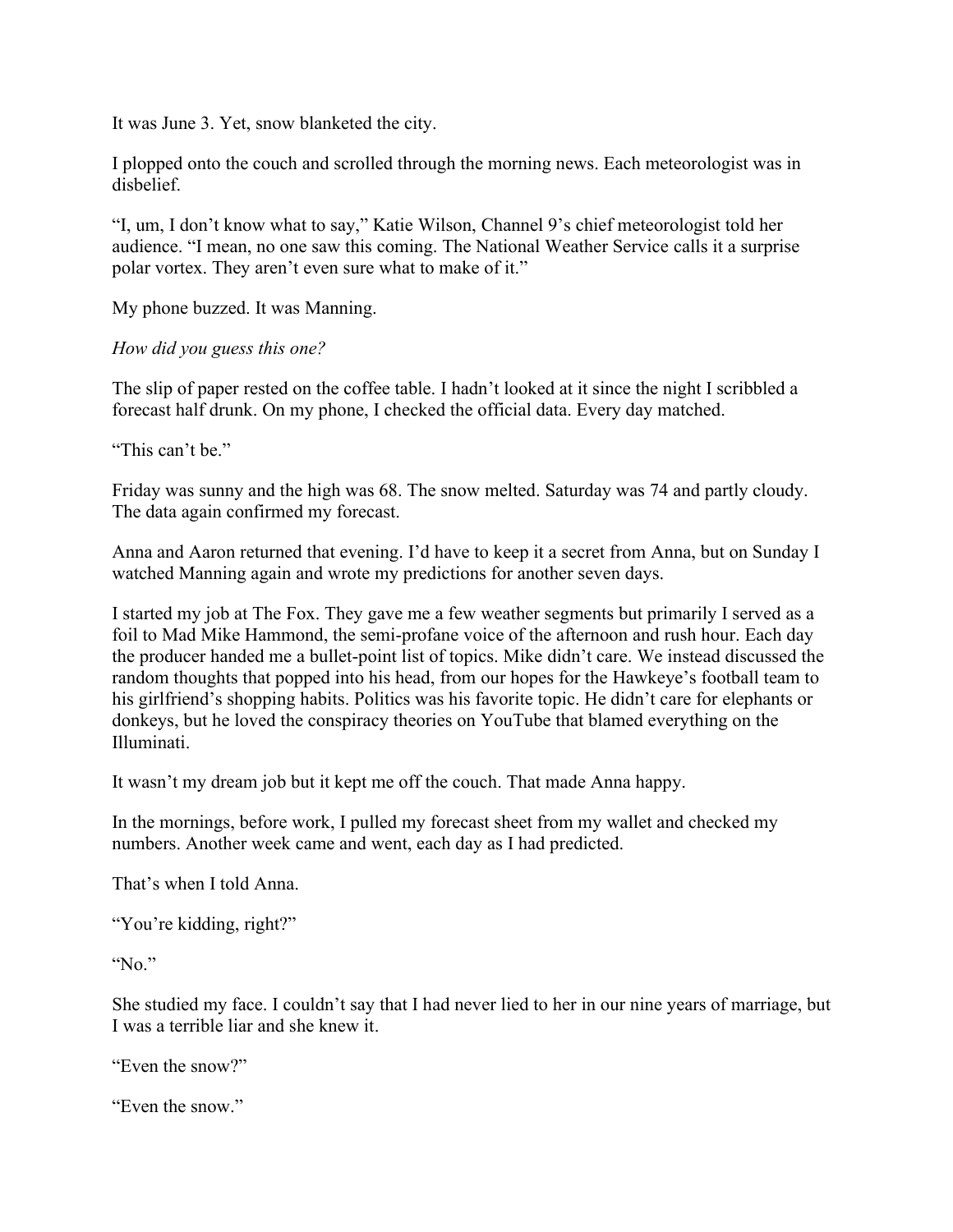"How's that possible?"

"I don't know." I chewed my lip. "I want to do a public forecast this week. You know, like a Facebook video."

"And if your predictions are wrong?"

I shrugged. "People laugh at me and say that I'm an idiot who deserved to be fired. Then I wake up the next day and go listen to Mad Mike rant about who knows what."

She nodded, but with skepticism in her eyes. "If that's what you want to do."

It was. On Sunday, I scribbled out another seven days. Then I placed my phone on a tripod and went live for the world to see, or at least my six hundred and fifty-nine friends and whoever they decided to share the video with.

"Hey all, Tom Timmins here, former meteorologist on Channel 9. I know few of you will believe what I'm about to say, but I promise I'm not drunk. Don't listen to everything Brent Paulson says about me." I tried to look serious as I delivered that line but couldn't help but grin. Brent was a good guy and one of my few friends from Channel 9.

I showed the camera my old forecast slips. "These past two weeks, I have produced my own seven-day forecasts on my couch while watching John Manning on Sunday nights. I have not been wrong a single day, not even by one degree. That includes that freak snow storm on the third. So… Yes, I see your comment Brenda. I'm not joking. So, to prove myself to you, here's my predictions for the next seven days."

I read my list.

The next Sunday I filmed another video. The following Monday, Ken called. He apologized for my dismissal and asked if I wanted my old job back. I told him which part of my body he could kiss. Tuesday, Barbara Hader from Channel 5 called. She informed me that Frank Martin would be retiring in a month and asked if I had any interest in becoming Channel 5's Chief Meteorologist.

I told her I would be happy to come for an interview.

Friday after work, I stepped out of the station and saw a familiar truck parked beside my Volvo. It was a blue Ford F150 with a dent on the passenger door and a rusted scratch across the hood. My dad reached his hand out the window and waved as I approached.

"Anna said I'd find you here."

I reached in the window and gave him a hug. "What are you doing in town?"

"Just passing through."

"You live three states away."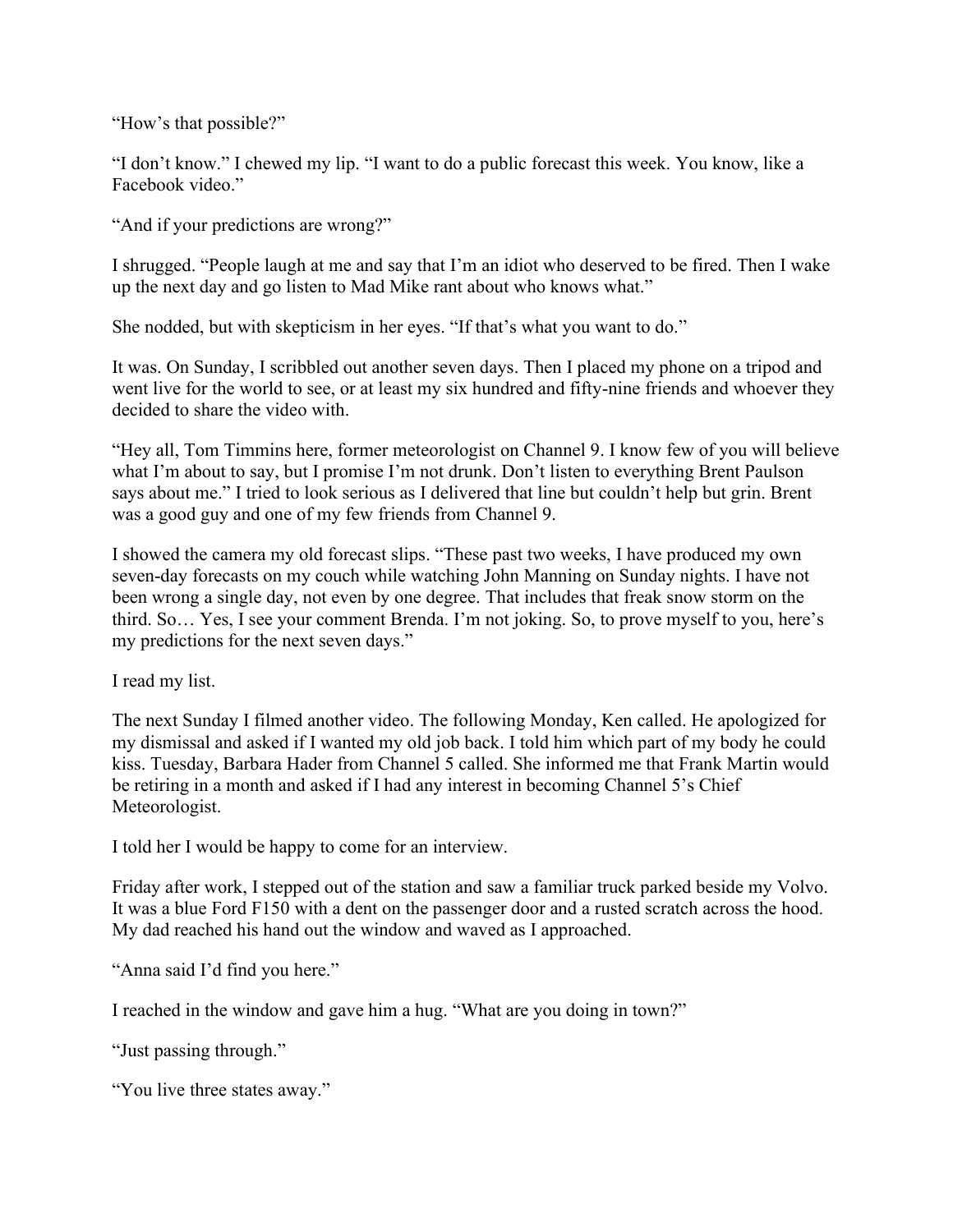He grinned. "Can't a man surprise his son every now and then?"

I smiled. "Absolutely."

"Get in. I'm taking you to supper. Oh, I also promised my grandson that I'd bring him ice cream."

I climbed in the passenger seat and the man who had raised me as a single father patted my knee and shifted into drive. Twenty minutes later, we sat inside Culver's and ate double ButterBurgers, his with bacon, and onion rings.

"I've watched your videos," dad said between bites. "Do you remember doing forecasts as a kid?"

I thought for a moment and remembered clipping weather maps from the newspaper and taping them to the refrigerator.

"Kind of."

He grinned but his eyes betrayed something else on his mind. "This thing you're doing—the spot-on predictions, it happened once before, for about two weeks when you were seven."

I had taken a bite of onion ring and slowly chewed the crunchy batter. I thought hard but didn't remember that. To be fair, it had been thirty years. "Really?"

Dad nodded. His hands trembled as he set the burger on the tray. "There's something I need to tell you but I'm afraid of what it might mean for us." His eyes watered.

"What's wrong?"

"I love you, son, you know that?"

"Oh no. You're dying, aren't you?"

He shook his head, removed his glasses, and wiped his eyes. "I haven't been honest with you about your mother."

My heart began to race. I held my breath in a vain attempt to slow its beat. The man across from me had been the only parent I had known. We shared the same long nose but I had brown eyes instead of blue and stood a foot taller. My hair was thick and brown, while his, once blond, was now thin and gray. He often told me I resembled my mother.

He hadn't kept pictures of her around the house. I didn't think much of it as a kid, but on reflection I should have realized the oddity. He had told me that her name was Miranda and that she died before I turned one. Whenever he spoke of her, he smiled with a boyish grin of unfading young love.

"Her name is actually Minerva. She is a poet and an artist—those are two of her great passions. I wrote her a love poem once and poured out my heart like never before. I thought it was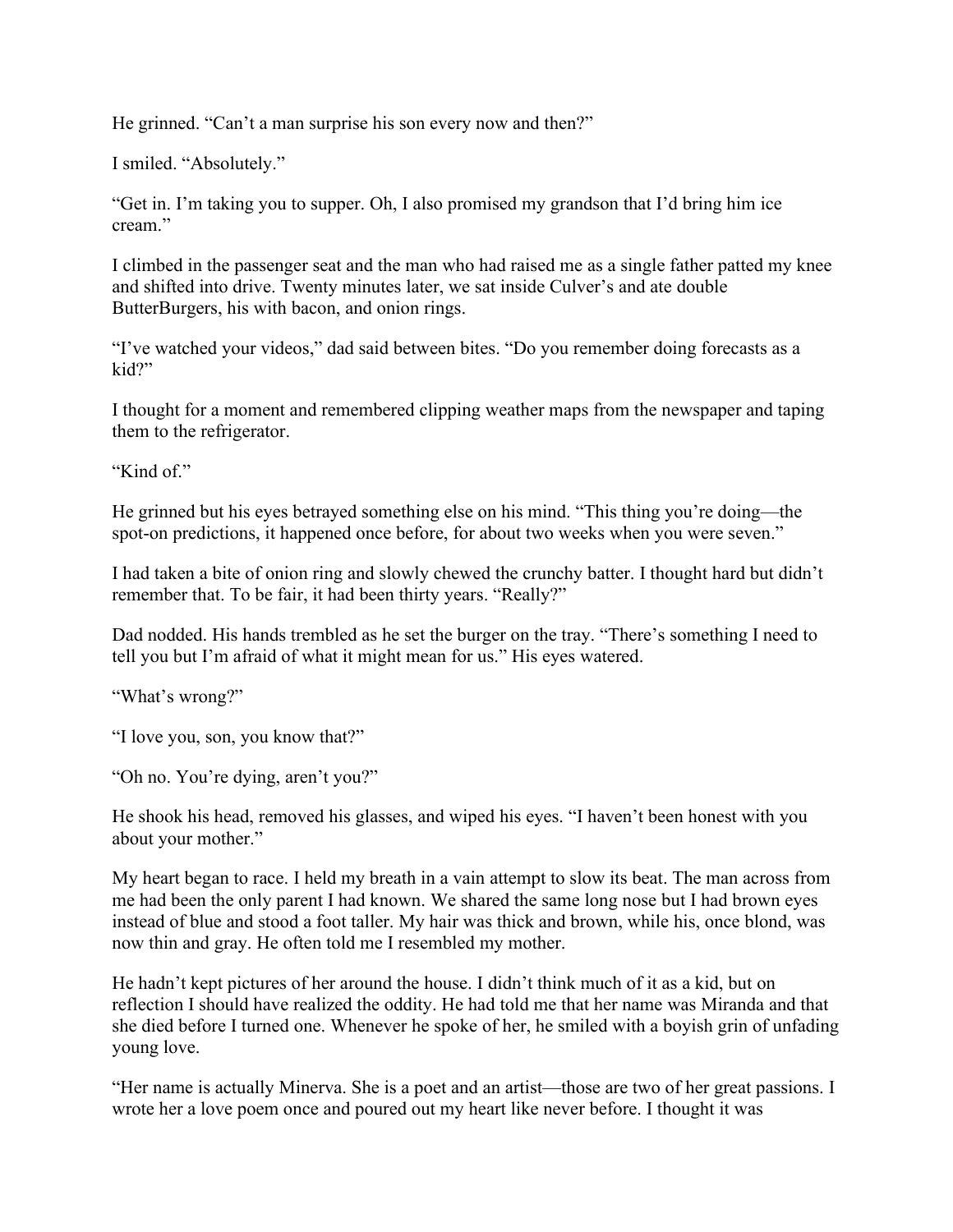wonderful. She responded with a poem about a skunk." He chuckled. "Its beauty put my poem to shame. That's when I knew I was in love, truly in love. She still writes me and she asks about you and your family."

I gulped, my heart beating faster. "She… She's dead. You've always told me she died."

"It was a necessary lie. She couldn't be with us. Her father would have been furious if he had found out."

"Father? What? Why does that matter?"

"Because her father is Jupiter."

My brow furrowed and my mouth gaped. At the moment, I questioned my dad's sanity. I wondered if he had a disease that was beginning to play with his mind. "Why are you telling me this?"

"Because it explains you."

I pressed my fingers together and rested them beneath my nose. "So, my mother is still alive and my grandfather is named after a planet?" I spoke slowly.

"Not the planet. The Roman god."

"My grandfather is named after a Roman god?"

"Your grandfather is the Roman god."

I laughed. Loud. People at other tables turned and stared. Seeing their gazes, I composed myself and cleared my throat. "Have you seen somebody about this? A doctor or a psychiatrist?"

"Don't patronize me, Tomas."

"I'm not. I just…"

"Have you seen somebody about your forecasts?"

"That's different." I snapped.

He sighed. "Do you remember Jack?"

I did. In the third grade I dressed as a pirate for Halloween. I called myself *Pirate Jack* and spoke with plenty of *arrrs* as I visited house after house demanding candy for booty. It was good fun in the spirit of the holiday. Yet, for the next four months, I wanted to wear the costume every day. I even slept in the outfit. Dad forbade me from wearing it to school, but he wasn't there to stop my demands that teachers and classmates refer to me as *Jack*.

I nodded.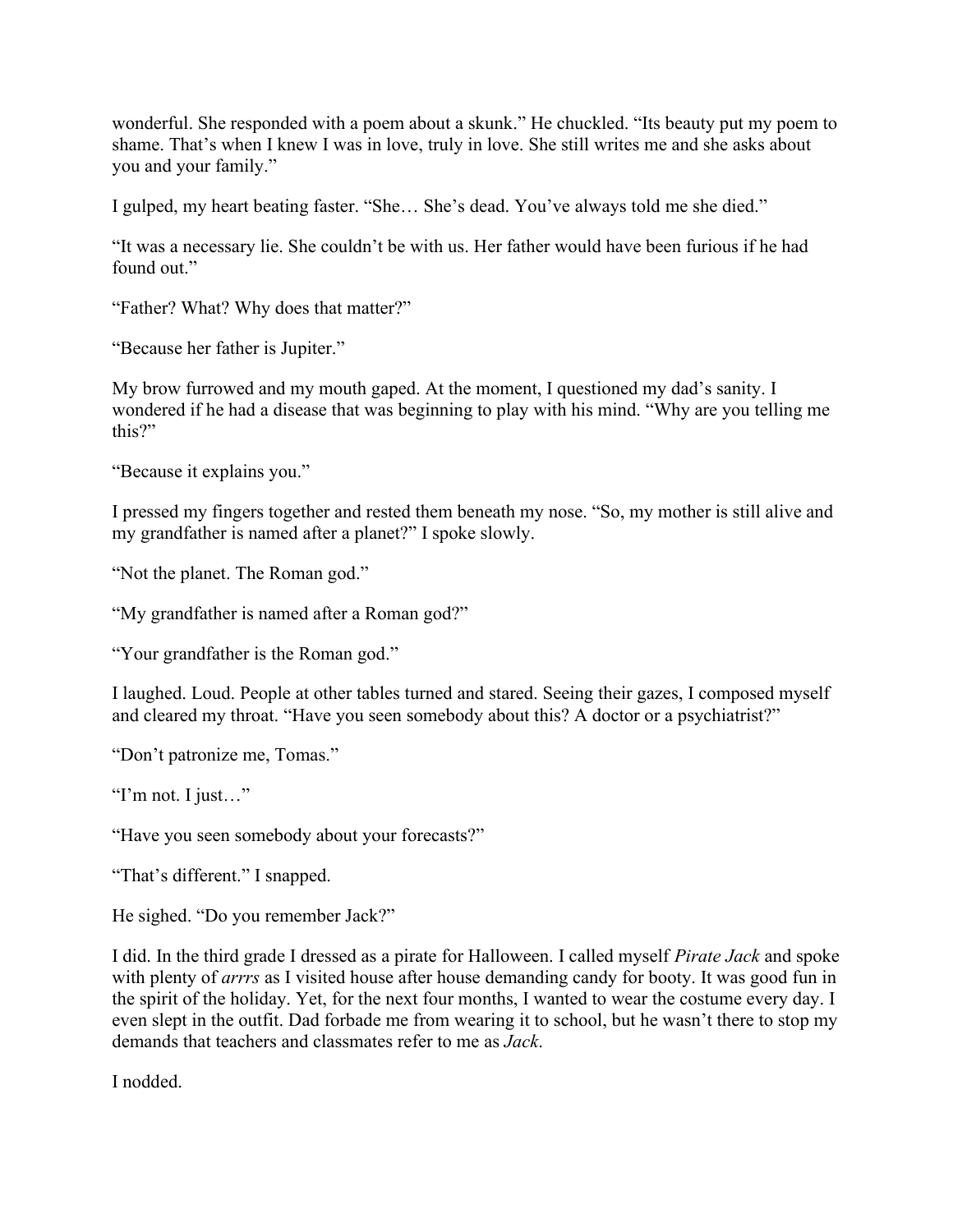"All your life you have tried to be someone you're not. Jack was only the start. You have kept running from yourself, but that doesn't change the fact that you're a child of the gods."

I no longer protested. There was something about his words, as crazy as they sounded, that rang true. How else would I have known a month's worth of weather with unfailing accuracy?

"You're not predicting the weather, Tomas. You're controlling it. You get that from your grandfather."

"Controlling it?"

"Have you ever noticed how the weather changes with your mood?"

He wasn't wrong. Even as a child, when I grew frustrated or upset, clouds would fill the sky and rain would fall.

"You've been doing it subconsciously. That's your true self trying to emerge."

I glanced out the windows. It was a sunny afternoon with a clear blue sky, just as I had predicted. I thought about a cloud. I closed my eyes and envisioned a cumulus. When I opened my eyes a puffball of gray and white hung in the air.

My gaze turned back to my father. "What do I do?"

"I've taught you to be kind and help those in need. Use your power wisely and help people."

I nodded.

"I'm proud of you, Tomas. You're a good man, a good son and husband and daddy. I know with your ability that your goodness will come through."

I took the job with Channel 5. I tested and honed my abilities but not every day. I used them enough for the station to claim *Iowa's Most Accurate Forecasting Team*, but I needed to be wrong from time to time. Perfection disturbs people. I loved my coworkers at Channel 5, especially once we hired Brent and Shannon away from Channel 9. Truth be told, when I didn't control the weather, my forecasts were terrible but I had a good team to cover for me.

Being half-human, a demigod, limited my power. I couldn't change the weather on a global scale. I also had my wife and son to think about. I didn't have time to make every day pleasant. Still, I did what I could to counter droughts and floods and avert severe storms.

There was one thing I wasn't proud of but it gave me a laugh. A month after I started working at Channel 5, I grabbed coffee with Clark Thompson, our morning weatherman. Through the window of the shop, I saw John Manning exit the store across the street. He was alone on the sidewalk.

I grinned.